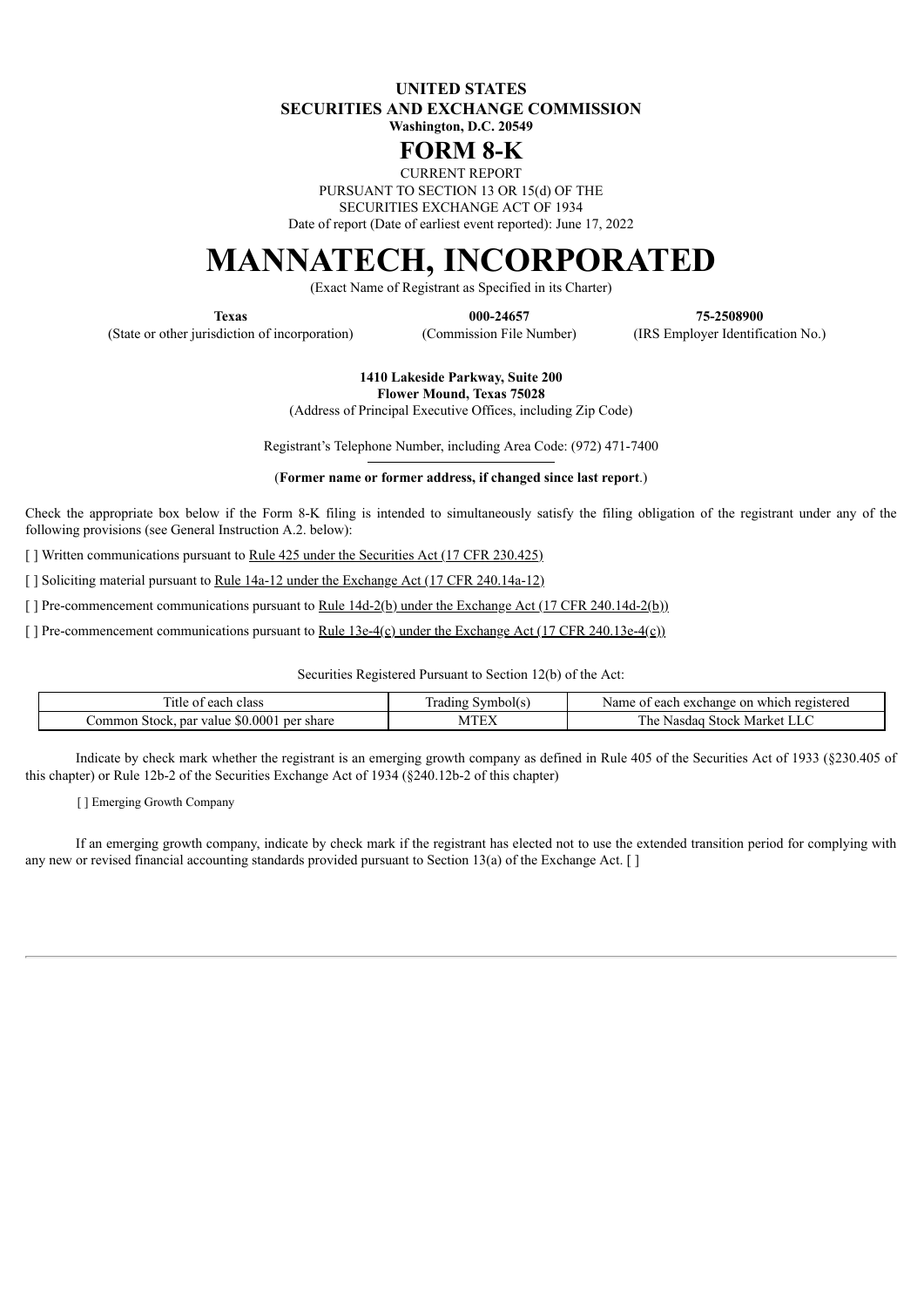#### **Item 5.07 Submission of Matters to a Vote of Security Holders**

Mannatech, Incorporated (the "Company") held its 2022 Annual Shareholders' Meeting (the "Meeting") on June 14, 2022. The Company's shareholders considered three proposals, each of which is described in the Proxy Statement. A total of 1,295,936 shares were represented in person or by proxy at the Meeting, or approximately 66.5% of the total shares outstanding. The final results of votes with respect to the proposals submitted for shareholder vote at the Meeting are set forth below.

#### *Proposal 1 - Election of Directors*

Shareholders elected J. Stanley Fredrick and Tyler Rameson as Class II directors.

| $\mathbf{r}$<br>Director | F or                             | Withhela | <b>Broker Non-Votes</b> |
|--------------------------|----------------------------------|----------|-------------------------|
| <b>Stanley Fredrick</b>  | $\overline{a}$<br>926.<br>$\sim$ | 9,438    | 350771<br>JJ .          |
| <b>Tyler Rameson</b>     | 775,361                          | 160,804  | 250 771<br>JJ .         |

*Proposal 2 - Ratification of the Appointment of the Company's Independent Registered Public Accounting Firm*

Shareholders ratified the appointment of BDO USA, LLP as the Company's independent public accounting firm for the fiscal year ending December 31, 2022.

| $\sim$ r<br>T. OT      | -----<br>шэ                   | 'Stail.   |
|------------------------|-------------------------------|-----------|
| . ററ~<br>$\Delta$<br>. | $\sim$ $\sim$ $\sim$<br>----- | 594<br>ັ້ |

*Proposal 3 - Approval, on an advisory basis, of Executive Compensation ("Say-on-Pay")*

Shareholders approved, on an advisory basis, executive compensation.

| For                                | gains                     | าstair.                       | Votes<br>B۲<br>.oker<br>Non-       |
|------------------------------------|---------------------------|-------------------------------|------------------------------------|
| $ \sim$<br>$\sim$ $\sim$<br>.<br>- | $76_1$<br>-<br><u>. .</u> | $\Delta^{\prime}$<br>ر<br>. . | $- -$<br>ን ሮ ሰ<br><u>JJ</u><br>. . |

A copy of the Company's press release related to the foregoing event is furnished as Exhibit 99.1 to this Current Report on Form 8-K.

#### **Item 9.01 Financial Statements and Exhibits**

#### **Exhibit Number Description**

[99.1](#page-2-0)\* Press Release, dated June 17, 2022, titled "Mannatech Announces Results of Annual Shareholders' Meeting".

\*Furnished herewith.

#### **SIGNATURES**

Pursuant to the requirements of the Securities Exchange Act of 1934, the registrant has duly caused this report to be signed on its behalf by the undersigned hereunto duly authorized.

Date: June 17, 2022

### **MANNATECH, INCORPORATED**

By: */s/ David Johnson* David Johnson Chief Financial Officer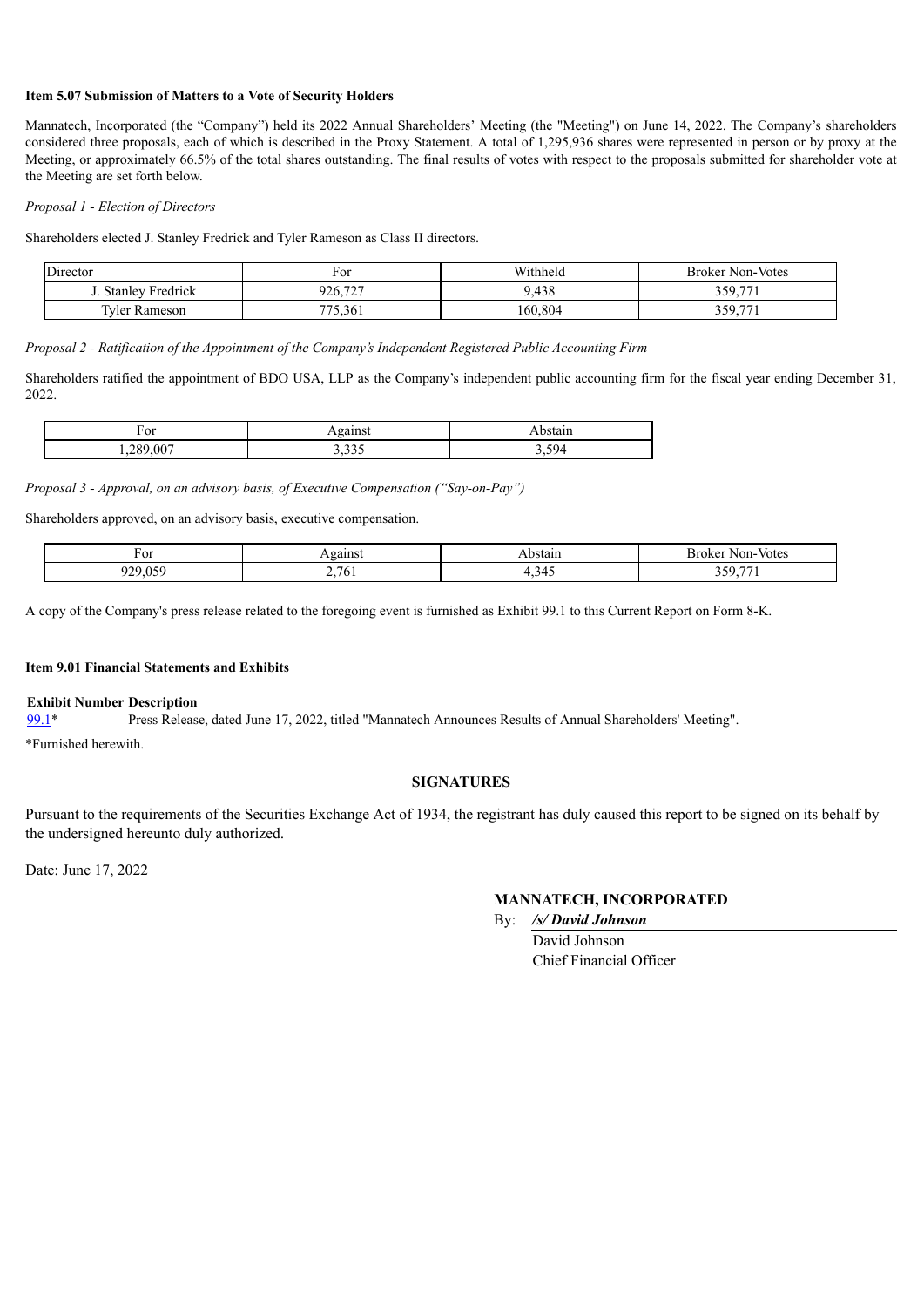<span id="page-2-0"></span>

#### **Mannatech Announces Results of Annual Shareholders' Meeting**

**FLOWER MOUND, Texas**-June 17, 2022- Mannatech, Incorporated (Nasdaq: MTEX) ("Mannatech"), a global health and wellness company committed to transforming lives to make a better world, announced that its shareholders passed all proposals put to a vote at Mannatech's annual shareholder meeting (the "Meeting") held Tuesday, June 14, 2022.

Mannatech's Chairman of the Board, J. Stanley Fredrick, chaired the Meeting and David Johnson, Mannatech's Chief Financial Officer, spoke to the shareholders sharing the company's financial results for 2021 and the first quarter of 2022.

There were 1,949,716 outstanding shares of Mannatech's common stock as of April 14, 2022 entitled to vote and 1,295,936 shares, or approximately 66.5% represented at the Meeting, either in person or by proxy.

The following matters were submitted and voted upon at the Meeting:

1. Mannatech shareholders voted on the election of two individual to the Board of Directors as Class II Directors to hold office until 2025 as set forth below:

| Name                 | Number of Shares<br>For | Number of Shares<br>Withheld | <b>Broker</b><br>Non-Votes |
|----------------------|-------------------------|------------------------------|----------------------------|
| J. Stanlev Fredrick  | 926,727                 | 9,438                        | 359,771                    |
| <b>Tyler Rameson</b> | 775,361                 | 160,804                      | 359,77                     |

2. Mannatech shareholders voted to ratify the appointment of BDO USA, LLP as our independent registered public accounting firm for the fiscal year ended December 31, 2022 as set forth below:

| Number of Shares | Number of Shares | Number of Shares |
|------------------|------------------|------------------|
| For              | Against          | Abstaining       |
| .289,007         | 3.335            | 3.594            |

3. Mannatech shareholders approved, on an advisory basis, the compensation of Mannatech's named executive officers as set forth below:

| 0.01<br>Number of Shares<br>For | 0.01<br>of Shares<br>Number<br>Against | <sup>c</sup> Shares<br>Number of<br>Abstaining | Broker<br>Non-Votes    |
|---------------------------------|----------------------------------------|------------------------------------------------|------------------------|
| 929,059                         | 2,761                                  | 4.345                                          | 250 771<br>، بە رىيە ب |

To begin improving your life and the lives of those around you, please visit Mannatech.com.

#### **About Mannatech**

Mannatech, Incorporated, is committed to transforming lives through the development, marketing, and sales of high-quality, proprietary nutritional supplements, topical and skin care and anti-aging products, and weight-management products distributed through its global network of independent associates and members. The company has been operating for more than 25 years of experience with operations in 25 markets^. For more information, visit Mannatech.com.

^Mannatech operates in China under a cross-border e-commerce platform that is separate from its network marketing model.